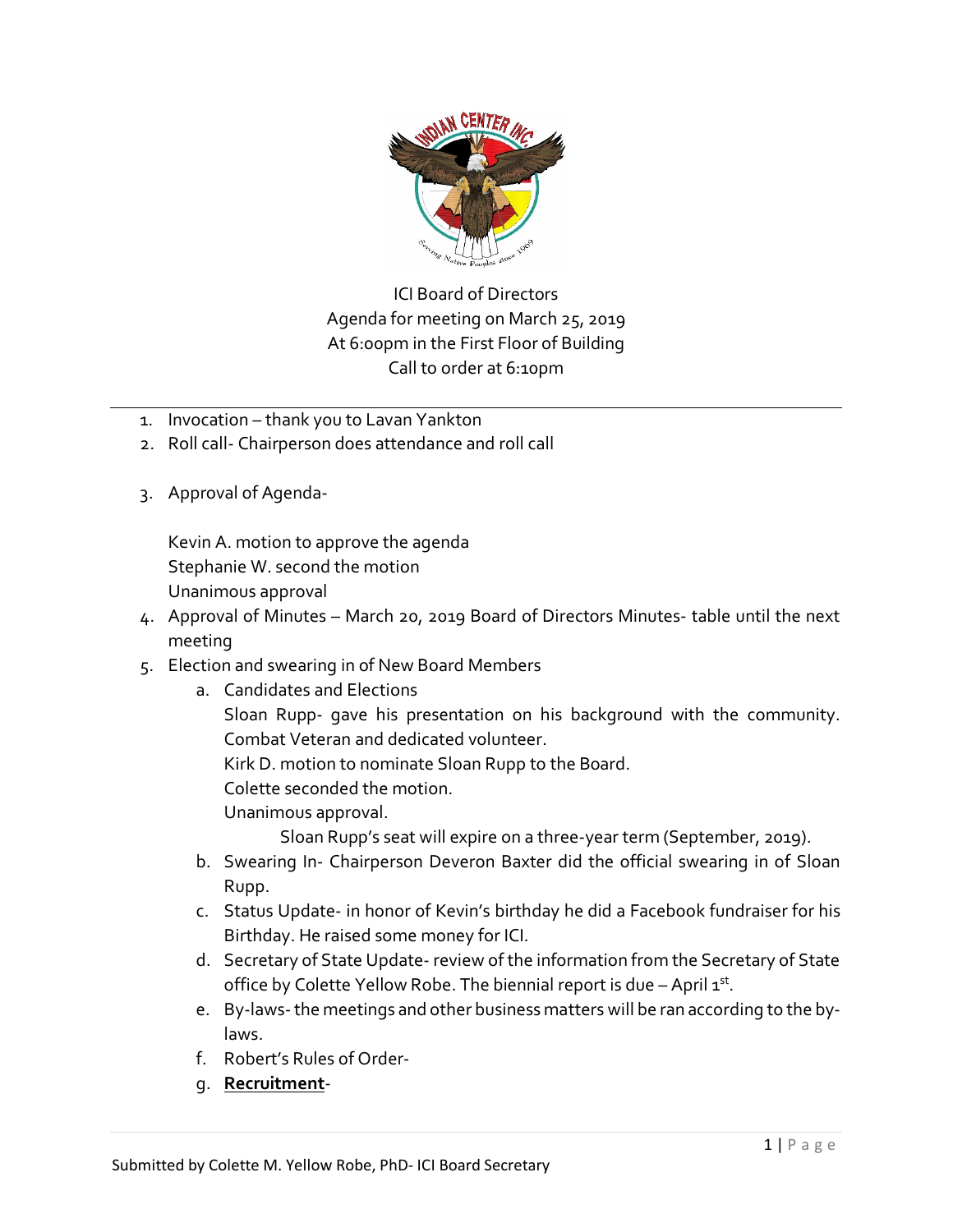**Chairperson Baxter**- we need a financial person for the Board. A documentation system for bill payments is required.

**Dr. Kirk D**. A professional accounting system is utilized to pay the bills. It's called Zero. There is a CPA to oversee the books as of right now. Mrs. Georgiana A. is absorbing the cost of the bookkeeping of the software as a donation to the Center. A recommendation is to get Stephanie, Board Treasurer up to date on the software and use it. The persons will have to go to the Bank- and get the signatures switched over.

**Dr. Anitra W.** has a recommendation of a possible Accountant to refer to the Center. (Tom Lintel, Lintel Financial Services).

- 6. ICI Advisory Council- community representatives
	- a. Motion to appoint the Advisory Committee see attachment of names or recommendations – see attached.

**Kevin A**. presented ICI Board of Directors Resolution- to formalize the relationship between Council and current Board Members.

He read aloud for the Board members present and the Community members in the room.

The purpose of this resolution is to empower the ICI Advisory Council.

**Renee B.-** original purpose to give an informal mechanism to the community about the events around the center. There were healing moments and other benefits to the inception of the group. There were many opportunities to assist with events.

A question asked by a member to clarify about how to elect officers for the group. A meeting was conducted with other members in the community to move efforts forward to appoint (elect) a leader for the "informal" advisory council.

**Clem Crazy Thunder**- a point of clarification about the Minutes from previous meetings.

**Renee SansSouci**- gave some more context about the background of the Advisory Council. Members to contribute from their strengths and point of view. **Nettie Grant Sitkya**- shared great words of support.

**Kevin A**. motion to approve the Resolution.

**Sloan R**. seconded the motion to approve the Resolution.

Kirk D. abstain to the motion.

- i. Kevin A. motion to appoint Nettie Grant S. and Clem CT Stephanie W. seconded the motion. Kirk W. – abstained from the vote. Unanimous approval.
- b. Fundraiser
	- i. Update from Friday, March 22, 2019 Indian Taco –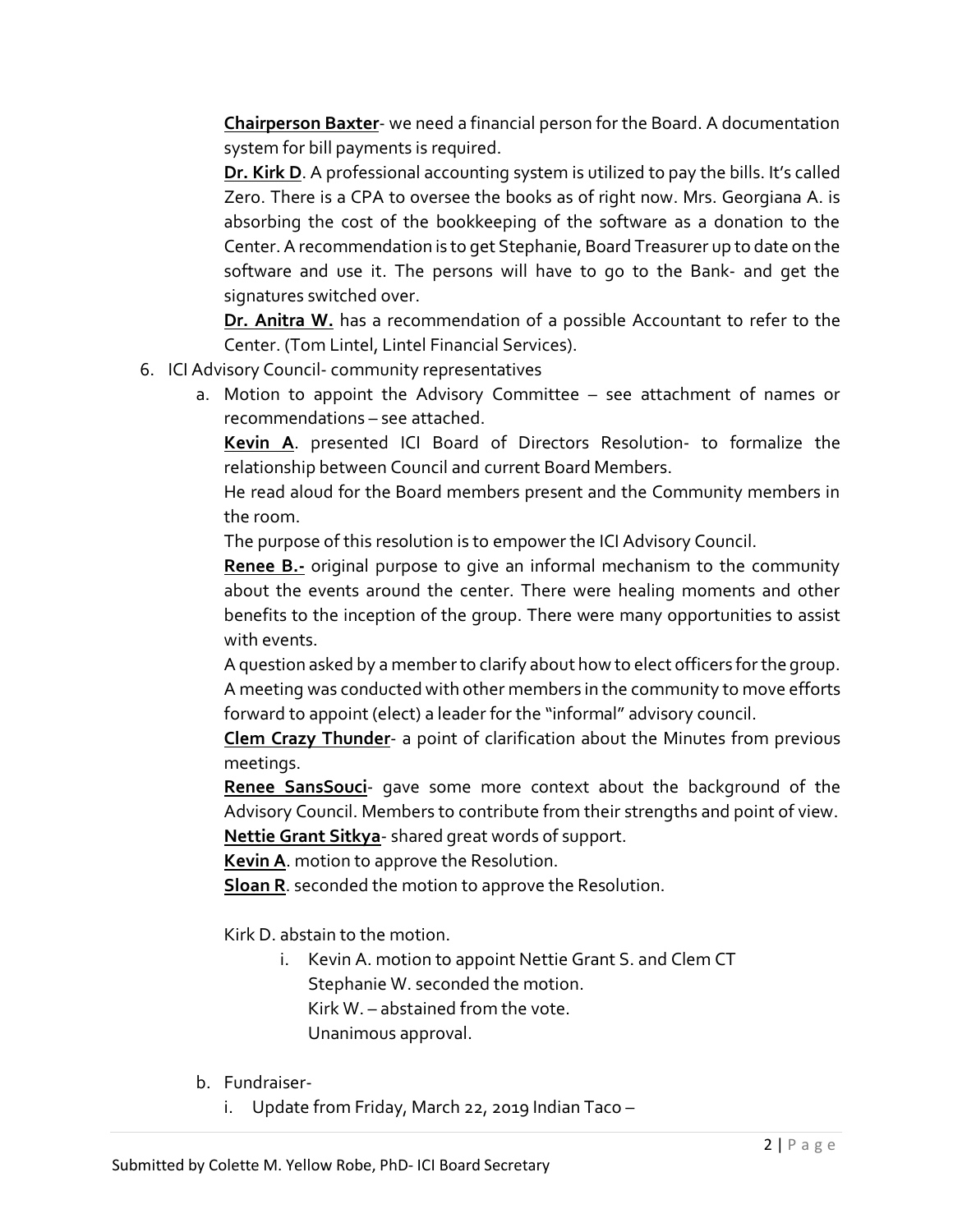See attached Report from **Mrs. Nettie Grant Sitkya**.

Very detailed ledger.

To-Go Orders: \$973.00

Dine-In Orders: \$566.00

Delivery Orders: \$465.00 See detailed monies.

Wednesday morning, March 27, 2019 there will be a cleanup crew for the next sale.

A list given to the Board for the Indian Taco Sales indicated the items still needed. Kevin A. posted this on the website.

## **Leo Yankton-**

**Betty Vance-** suggested that orders are stopped the night before at 9:00pm for Delivery.

**Nettie-** requested help for orders. There were numerous ways to improve suggested and the system will reflect such feedback.

 ii. Indian Taco Fundraiser for Thursday, March 28, 2019 – ICI Board will coordinate with Sarah W. to conduct the Tacos order. \$6.00/taco.

The bid will go through. Delivery arrangements to go to three schools completed. The total order is 120 tacos.

iii. Friday Taco Fundraisers

iv. First Friday Art Show, April 5, 2019 –

The artist is Patrick Joel Pulliam- a renowned leader from the White Clay movement. The flyer is in progress. Leo Yankton is arranging for his stay and travel. He is bringing 20 pieces of Art to Show.

Community Member is donating two nights for the Artist.

Another artist, Jonathan Leach- may be a viable candidate.

- 7. Building Use Policy and Updates
	- a. Building Use Calendar- Kevin A. will coordinate the calendar for the ICI. Sloan Rupp- will step up to coordinate the calendar of events for the ICI. The google doc or some other form will be created.
	- b. Policy- Security and usage policy in the interim.- Chairperson Baxter will take the lead on changing the locks.

There are windows to address for security issues. (Deveron & Sloan will follow up).

There are at least six outside doors that should be re-keyed. (Kris and Anitra will call about locksmiths).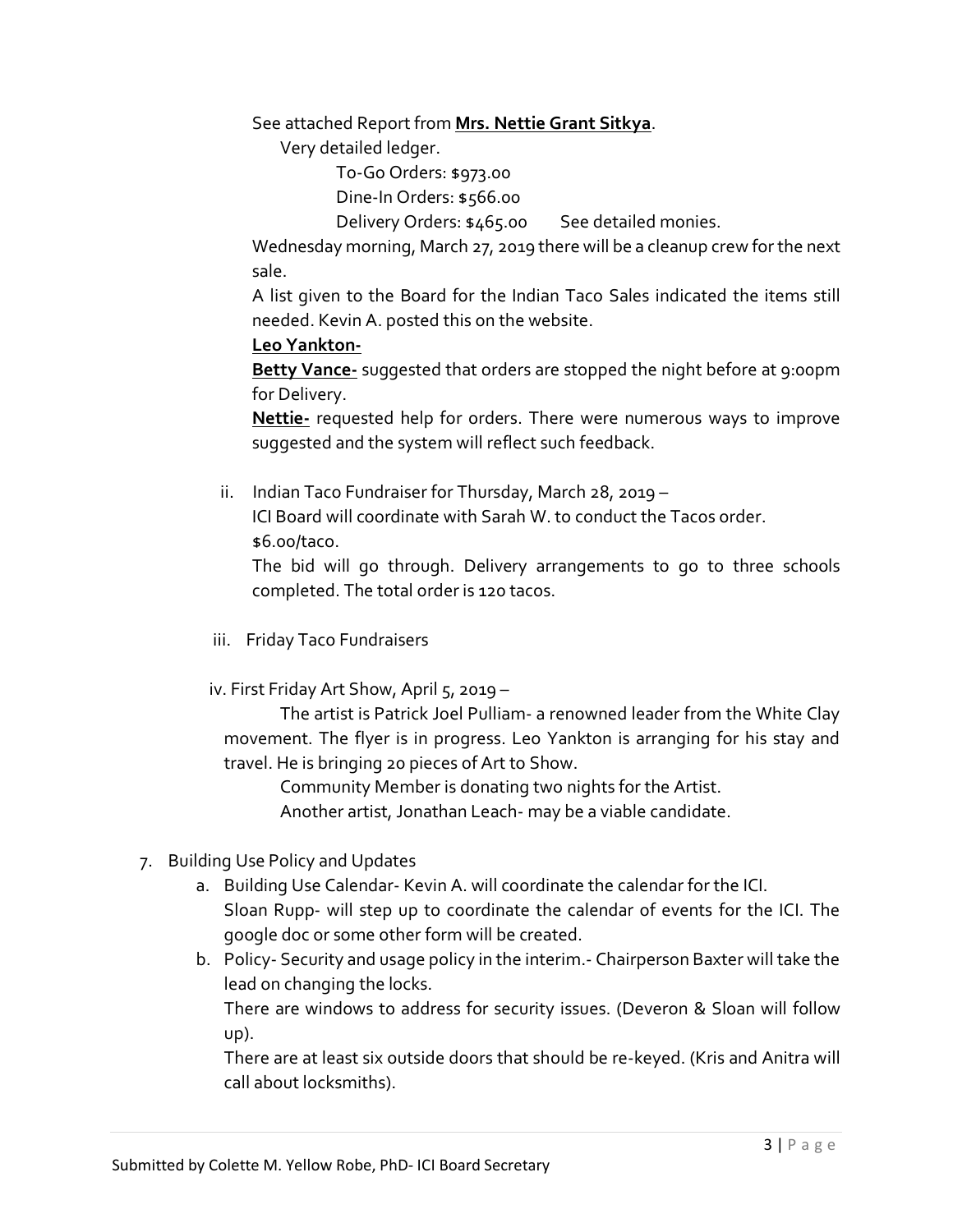- c. Additional concerns or clarification- Kevin A. asked for clarification about a tour of the center.
- 8. Housing Update
	- a. ICI Housing Corp.- Dr. Kirk D. provided an update about the Housing Corp. Secretary Colette Y.R. will send out a diagram of the current Housing Corp. Trust Board structure. As the newly appointed Board Members get acclimated it is important to keep this going. The future of these three boards is very important. A recommendation is to sell the Many Oaks property to potentially bring financial stability to the Indian Center. President: Kirk D. Treasurer: Earl Pilcher- stepped down. This seat is empty. Member: Frank Bear Killer Member: Marshall Prichard Secretary: Georgiana Ausan (Board appointed) Member: Steve Peregrine Member: Renee Baier (Board appointed)

The properties are now self-sustaining and are paying for themselves. Information reviewed about the Elderly HUD housing properties and other properties. In addition, a review provided about the balance sheets.

The boards for the properties must have Boards. –

Housing Corp.- needs to have its board filled. Gering Elderly Housing Corporation Board.

Kevin A. motion for the ICI Board of Directors to serve as the Board for the Housing Corp. and Gering Elderly Housing Corporation Board. Kirk D. seconded the motion. Anitra W. abstained the vote.

The Tax Returns must go in for the Many Oaks Properties.

b. ICI Trust Corp.-

The Many Oaks sale does not have to be determined right now. However, there is no immediate risk to decide. The ICI Trust Board is to work for the management of those properties for the benefit of the ICI.

The ICI Trust Corp. Board will meet next on Thursday at 6pm, March 28, 2019.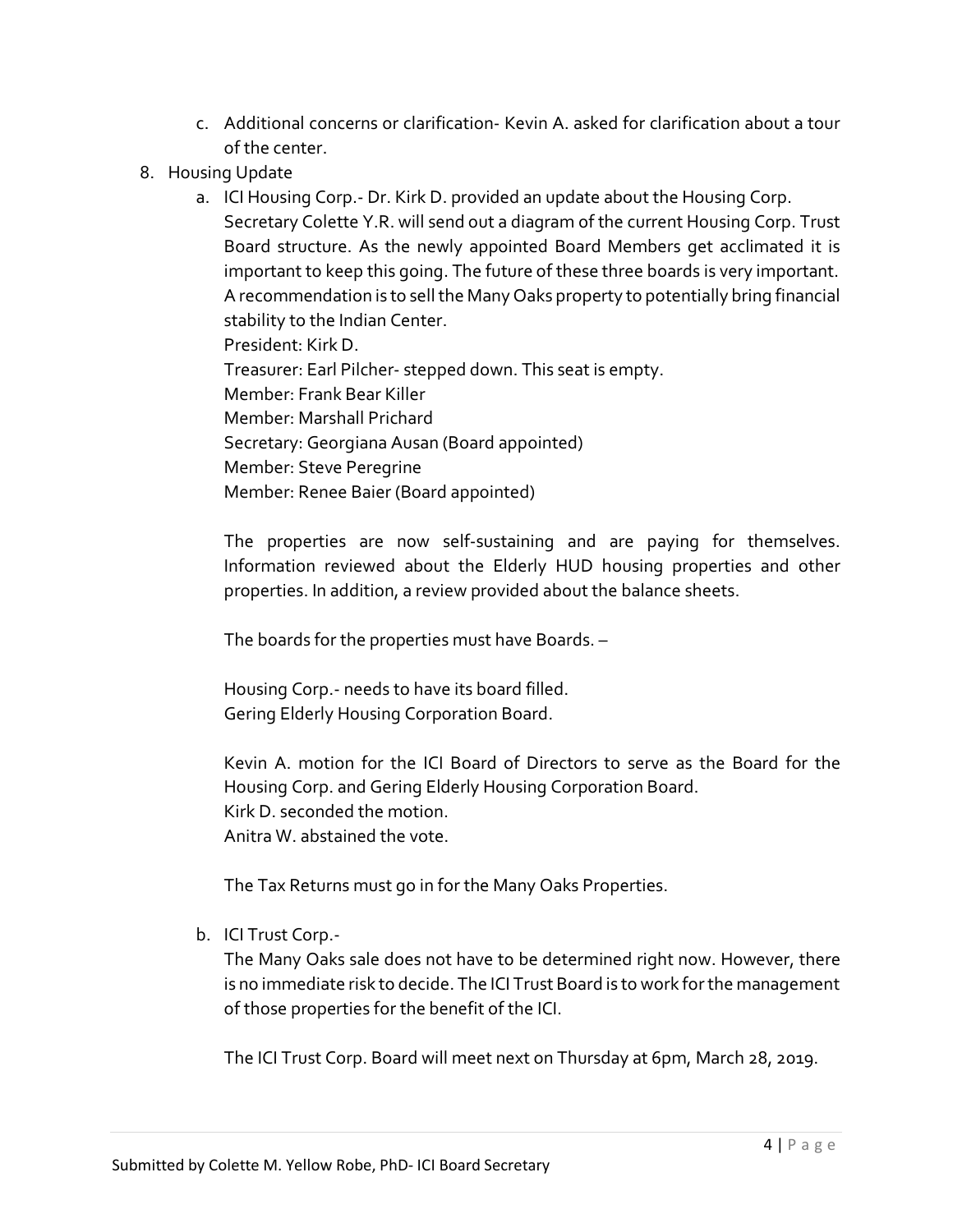**Anitra W.** moves to table the appointment of a board member of the ICI Trust until we receive appropriate training.

**Kris R**. seconded the motion.

**Dr. Kirk** Volunteered to conduct Board training to support these efforts. Unanimous approval.

- 9. Old Business
	- a. Eagle Feather MOA with LPS Indian Education-

**Kris Ross**- see attachment. An Eagle Feather Project pamphlet was passed out during the meeting to clarify this endeavor.

Some context given about this project. This is the third year of the project. **Kevin A**. moves to have Chairperson Baxter serve as the signatory for the project.

**Dr. Kirk** seconded the project to include an additional signature of the project to included Dr. Anitra Warrior.

Discussion about the project.

Some more discussion about suggestions to improve the overall delivery of services.

b. Financial Audits and policies-

**Dr. Kirk-** there is an accounting system and a CPA in place. There are people in place that are doing good work to assist. Denise Eatom-Heim is the current CPA. She set up the Bookkeeping system. It is there for transparency. It is a modern system. Georgiana made a donation to pay for the system. Over 1800 transactions entered thus far into the accounting system to ensure there is oversight. The recommendation is to work with the CPA to enter the remaining receipts into the system. The CPA has been working with the Federal officials with the investigation. There are cash-handing systems in place to assist the Board.

**Chairperson Baxter-** any clarification points from the Board. Consider the next steps of the financial process.

There is a system for the payment of bills.

10. Public Comment-

**Leo Yankton**- concerns about the current structure of the Sweat Lodge. There have been issues with the upkeep of the Lodge. Perhaps there is a possibility of a Spiritual Leader to visit the grounds. In the meantime, can Lavan Yankton, as a young Steward to take care of the Sweat Lodge and the grounds.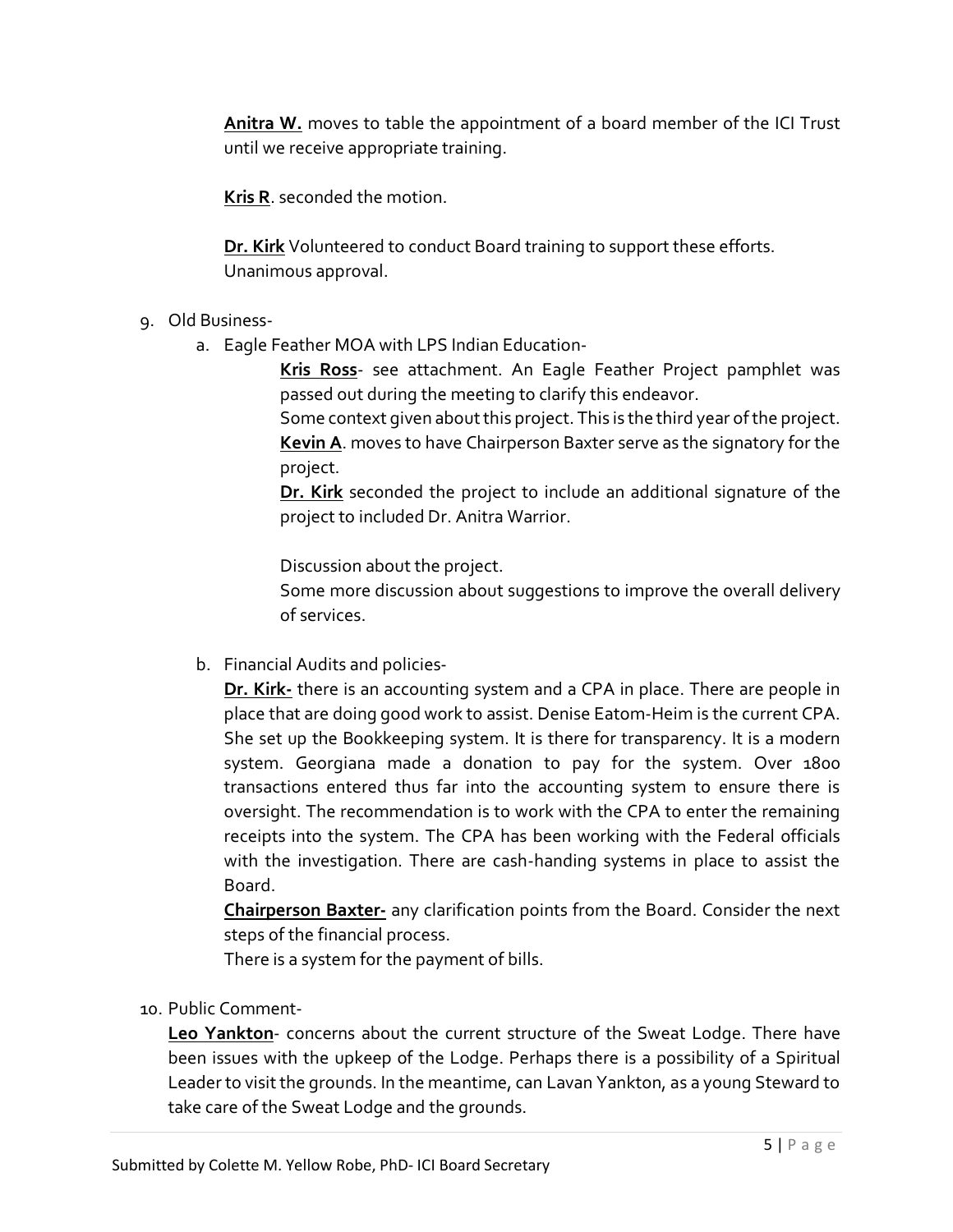An idea to host another event for First Friday, May 1, 2019 – an art show for the Native youth. Coleen New Holy. Nettie Grant Sitkya and Kris Ross will follow up with the event.

Propose to move the meeting downstairs for next time.

## **Nettie Grant-Sitkya:**

Is the calendar for building use going past March? As far as the bills are paid, the Board is committed to keeping the Doors open.

Clem Crazy Thunder: how long will the ICI be open? Chairperson clarified that we are open for the next month. Vice-Chair considered the investigations and other issues up in the air.

## 11. New Business -

Executive Committee- follow up on information. Signatures on the Bank – within the next 30 days minimum. Chairperson Baxter will follow up with Mrs. Ausan.

UNL Big Event-

April 6<sup>th</sup> Kris Ross to coordinate the volunteer service to help clean or any other activities.

Give to Lincoln Day- Kevin A. April

SENNAC- second Fridays. Kris Ross. An evening event. Friday, April  $5<sup>th</sup>$ . Perhaps other arrangements are possible.

Anitra W. - there is supposedly a draw down that incomplete. \$25,000.00 (approximately). Chairperson Baxter will follow-up with Mrs. Ausan about this matter.

Kevin A. - would like to serve as a coordinator for the Drive to benefit for Pine Ridge.

Leo Yankton- would like to organize an appreciate dinner for Georgiana Ausan.

Anitra W. - a follow-up request with St. Monica's. Dr. Kirk D. met with Lori Seibel three weeks ago.

Anitra W. - The taxes were reviewed and questioned.